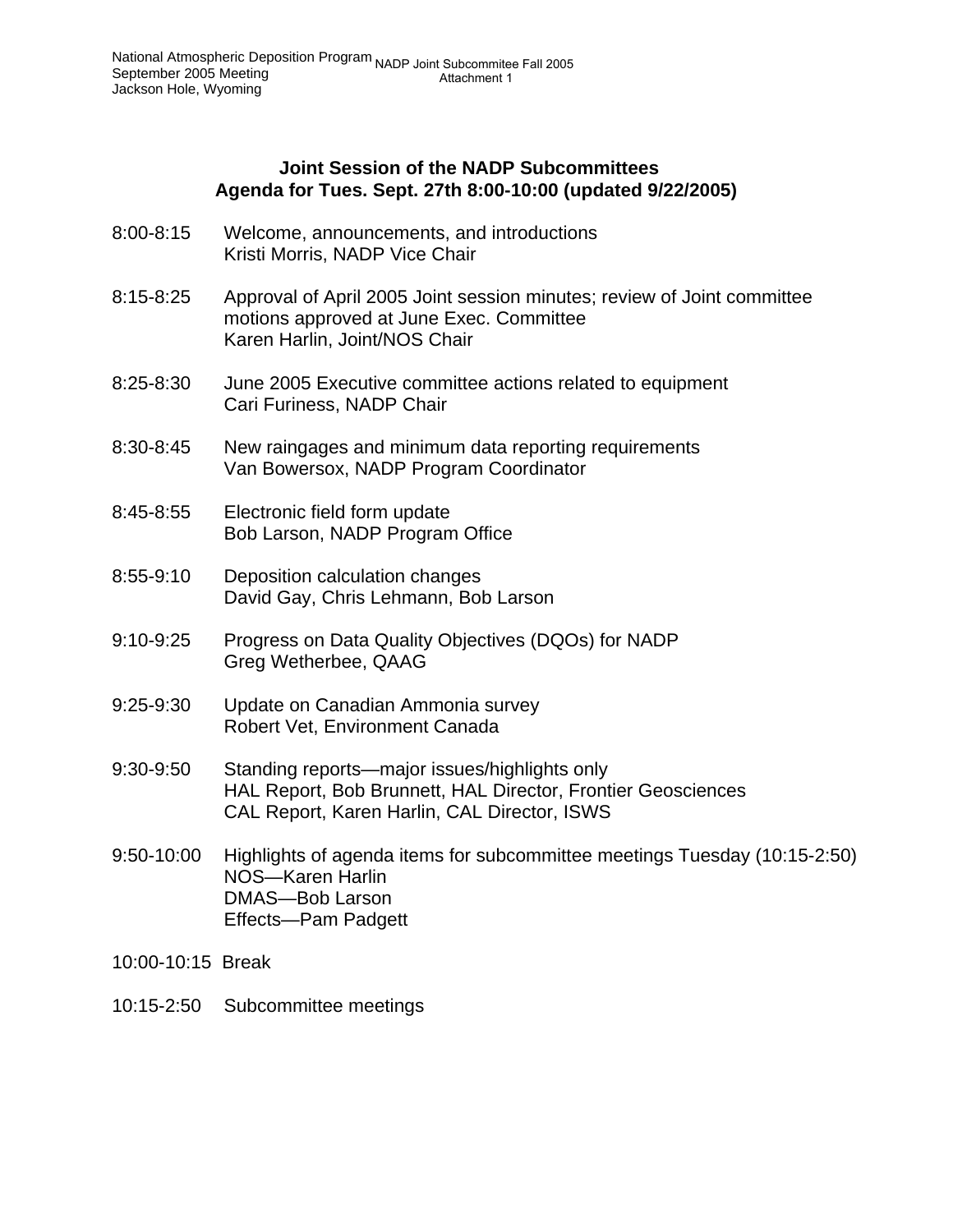| <b>Name</b>           | <b>Affiliation</b>              |
|-----------------------|---------------------------------|
| <b>Rick Artz</b>      | NOAA, ARL                       |
| Dennis Lamb           | Penn State University           |
| Doug Disney           | <b>Frontier Geosciences</b>     |
| Natalie Latysh        | <b>USGS</b>                     |
| <b>Richard Kobe</b>   | Michigan State University       |
| Mark Mesarch          | <b>SNR-UNL</b>                  |
| Angela Zahniser       | <b>BLM</b>                      |
| <b>Bob Vet</b>        | <b>Environment Canada</b>       |
| David Gay             | <b>NADP</b> Program Office      |
| Cari Furiness         | NC State University             |
| <b>Bruce Rodger</b>   | <b>Wisconsin DNR</b>            |
| Mike Kolian           | <b>EPA-CAMD</b>                 |
| <b>Scott Dossett</b>  | <b>NADP Program Office/CAL</b>  |
| <b>Gary Stensland</b> | Dakota Science                  |
| Eric Prestbo          | <b>Frontier Geosciences</b>     |
| <b>Jane Rothert</b>   | <b>NADP CAL</b>                 |
| Catherine Kohnen      | <b>CAL</b>                      |
| <b>Martin Risch</b>   | <b>USGS</b>                     |
| Chris Lehmann         | <b>NADP Program Office/ISWS</b> |
| Kristi Morris         | <b>NPS-ARD</b>                  |
| Greg Wetherbee        | <b>USGS</b>                     |
| Karen Harlin          | NADP Program Office/CAL         |
| Van Bowersox          | <b>NADP</b> Program Office      |
| <b>Mark Nilles</b>    | <b>USGS</b>                     |
| Leonard Levin         | <b>EPRI</b>                     |
| <b>Andrew Jackson</b> | <b>Texas Tech University</b>    |
| <b>Rich Fisher</b>    | <b>USDA Forest Service</b>      |

**Attachment 2**: Network Operations Subcommittee Attendees—September 2005, Jackson, Wyoming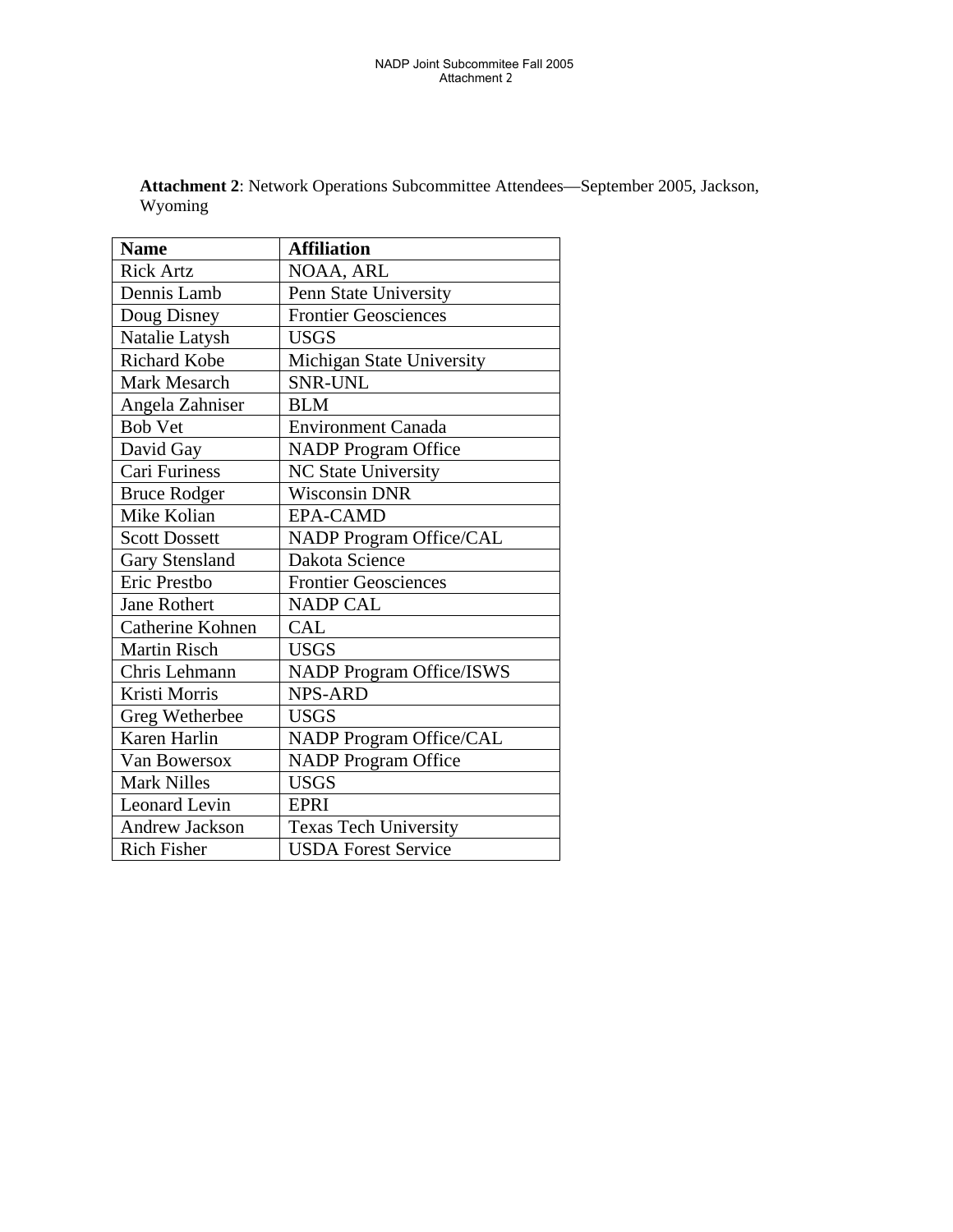# NADP Vision

- $\bullet$  Remain a premier research support project
- $\bullet$  Serve data and information needs of scientists
- and educators
- **•** Support informed decisions on air quality issues related to precipitation chemistry
- Respond to emerging issues
- ¾**Maintain an efficient measurement system**



#### **Data logger acquires**

**Collector 10-sec: operating voltage 5-sec: status – open/close Note – time to move from wet to dry status = 8-10 sec**

**Every 15 minutes (1) minimum operating voltage (2) number of cycles (3) duration collector open**

**- 672 lines of data per week -**







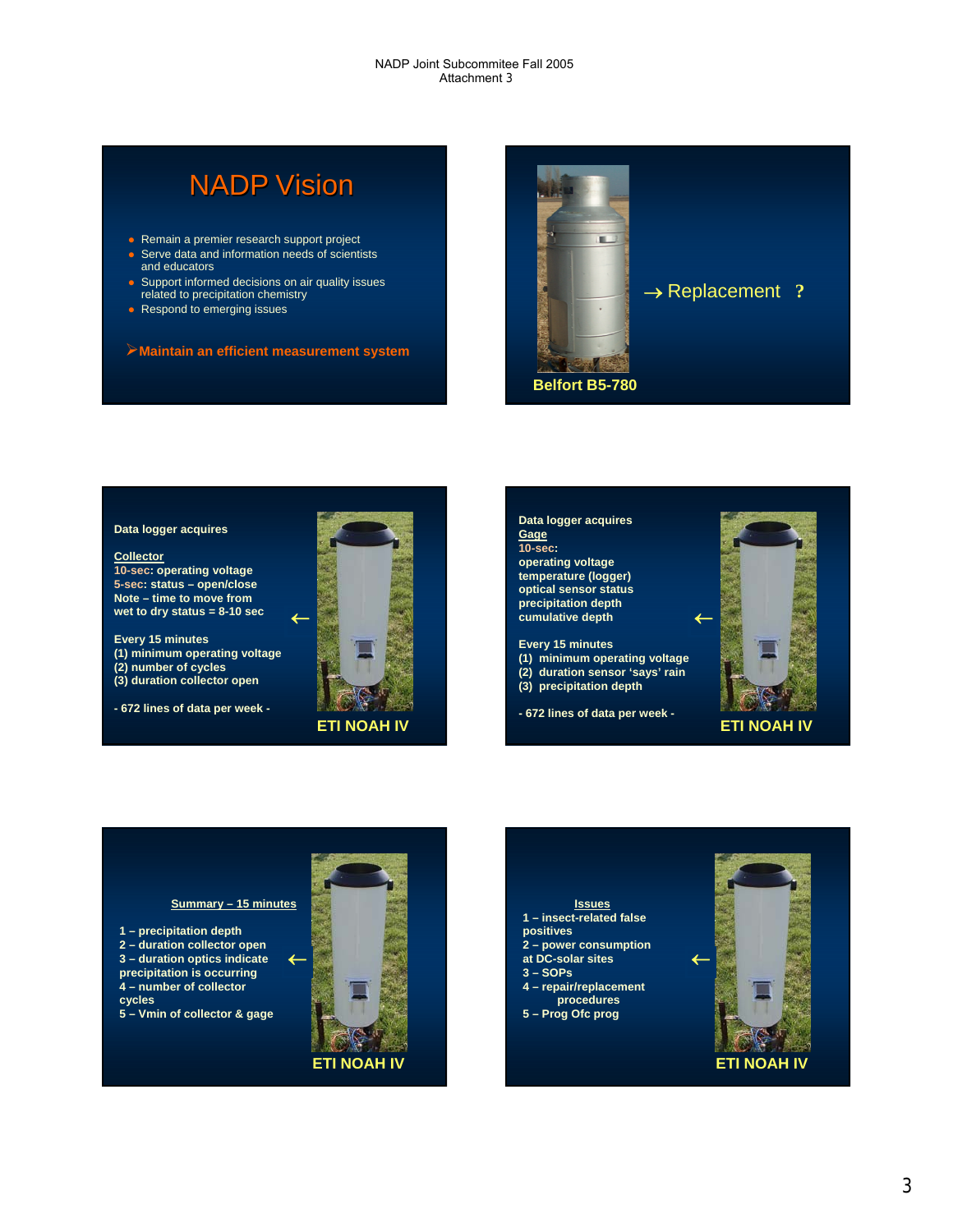#### **Data logger acquires**

#### **Collector**

**6-sec: status – open/close Problem – 100,800 lines of data & logger capacity is 115,000 lines total**

**No channel for operating V**

**Q - How to determine Collector power? Q - How to reduce file size?**





**Ott Pluvio**



→





| <b>Raingage Comparison</b><br>(August – September 2005) |                                                                                 |         |                |  |
|---------------------------------------------------------|---------------------------------------------------------------------------------|---------|----------------|--|
| <b>Date</b>                                             | <b>NWS Stick</b>                                                                | Vaisala | <b>NOAH IV</b> |  |
| 8/19/2005                                               | 0.938                                                                           | 0.989   | 0.98           |  |
| 8/20/2005                                               | 0.459                                                                           | 0.465   | 0.46           |  |
| 8/22/2005                                               | 0.004                                                                           | 0.000   | 0.00           |  |
| 8/26/2005                                               | 0.028                                                                           | 0.025   | 0.02           |  |
| 9/14/2005                                               | 0.389                                                                           | 0.396   | 0.39           |  |
| 9/16/2005                                               | 1.694                                                                           | 1.715   | 1.71           |  |
| 9/19/2005                                               | 0.248                                                                           | 0.258   | 0.25           |  |
| 9/20/2005                                               | 0.452                                                                           | 0.458   | 0.44           |  |
| Note:                                                   | The Vaisala recorded three unidentified<br>events totaling nearly three inches. |         |                |  |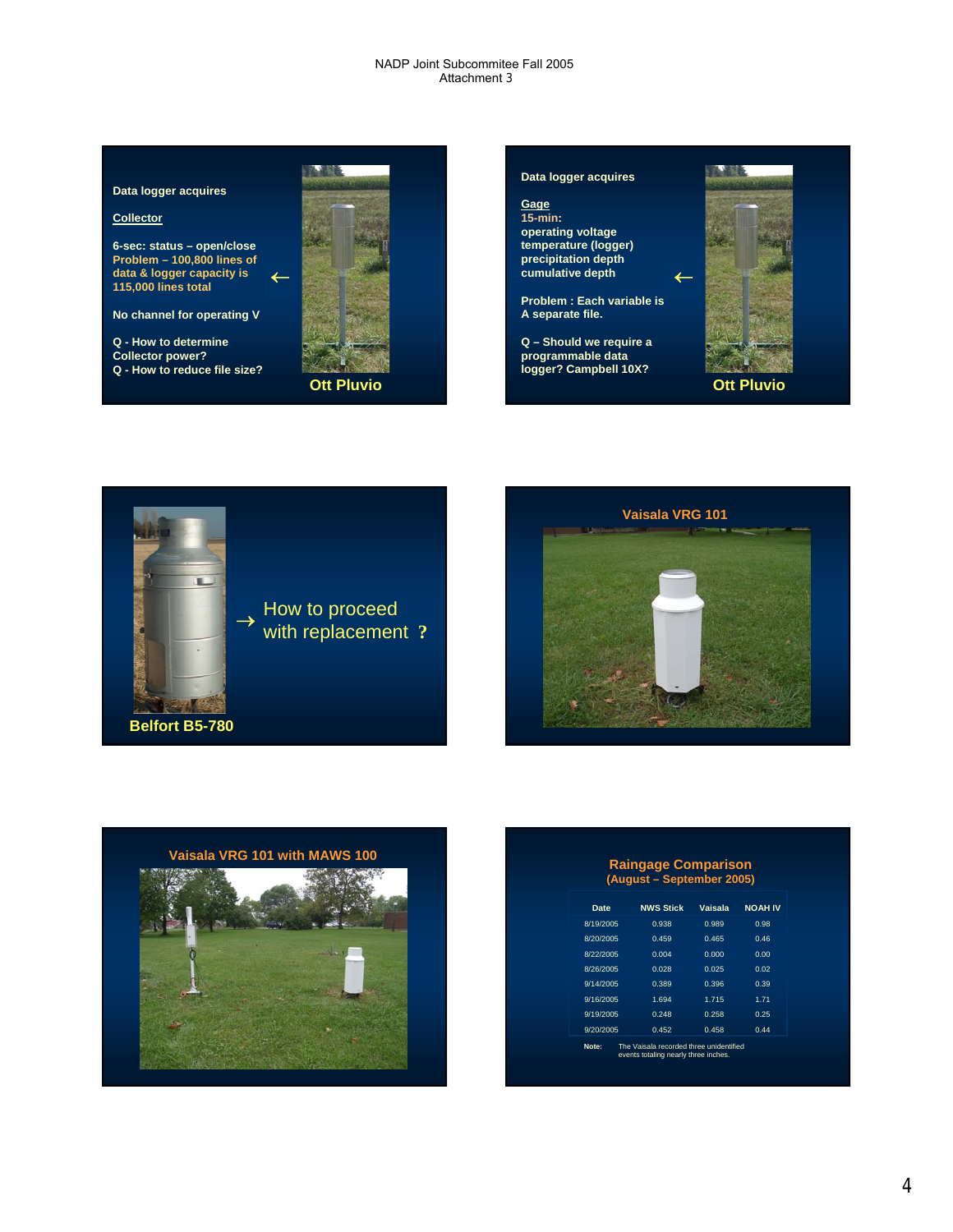









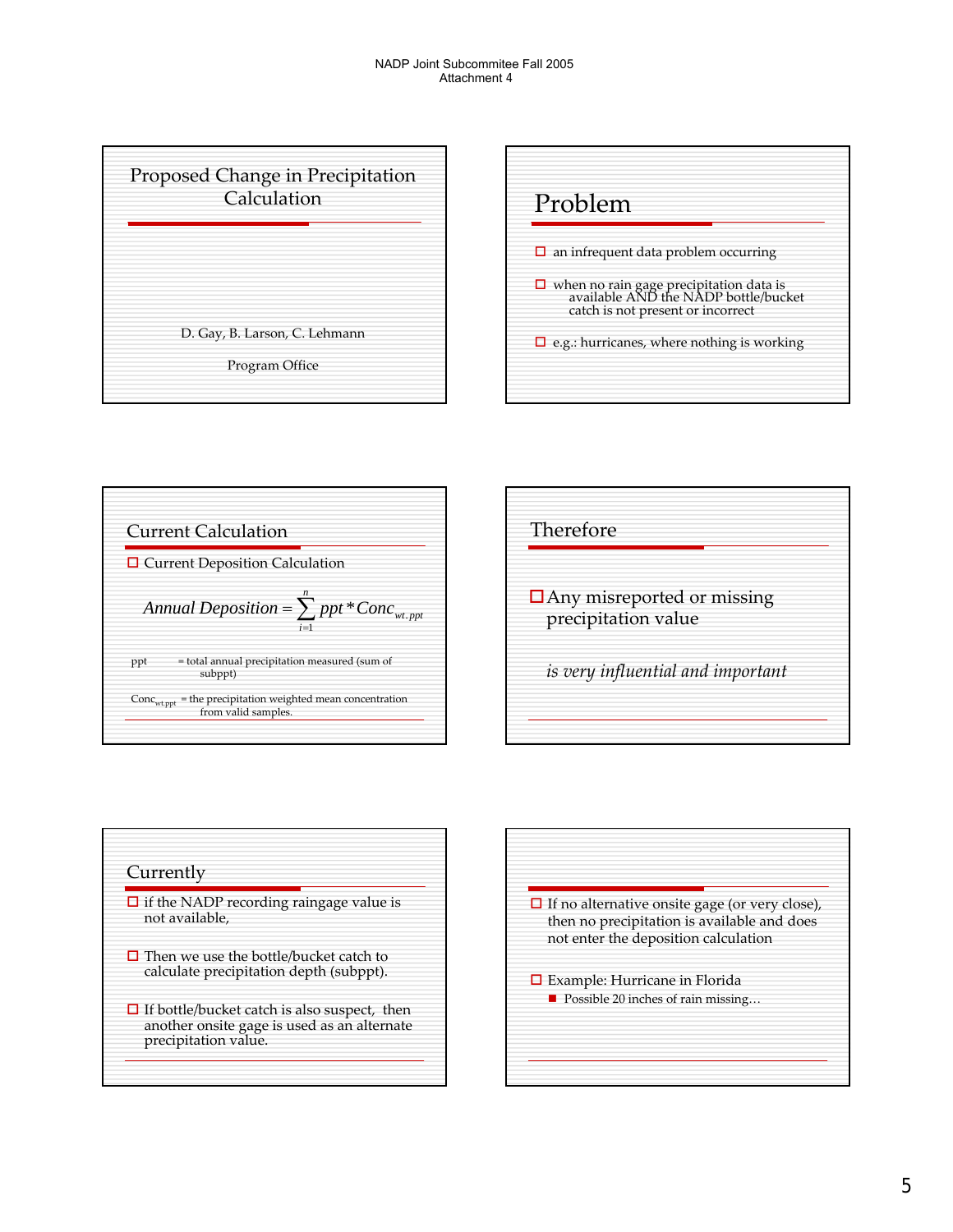### Our Proposal (for all networks)

- $\Box$  When both the rain gage and collector unreliable for estimating precipitation amounts:
- $\Box$  1. Then site liaison contacts site for onsite gage or other bottle catch (ex: collocated MDN or NTN)



### $\Box$  4. If no gages are within 30 km,

then the PO will allow the precipitation to remain missing, and normal data completeness and map inclusion rules apply.



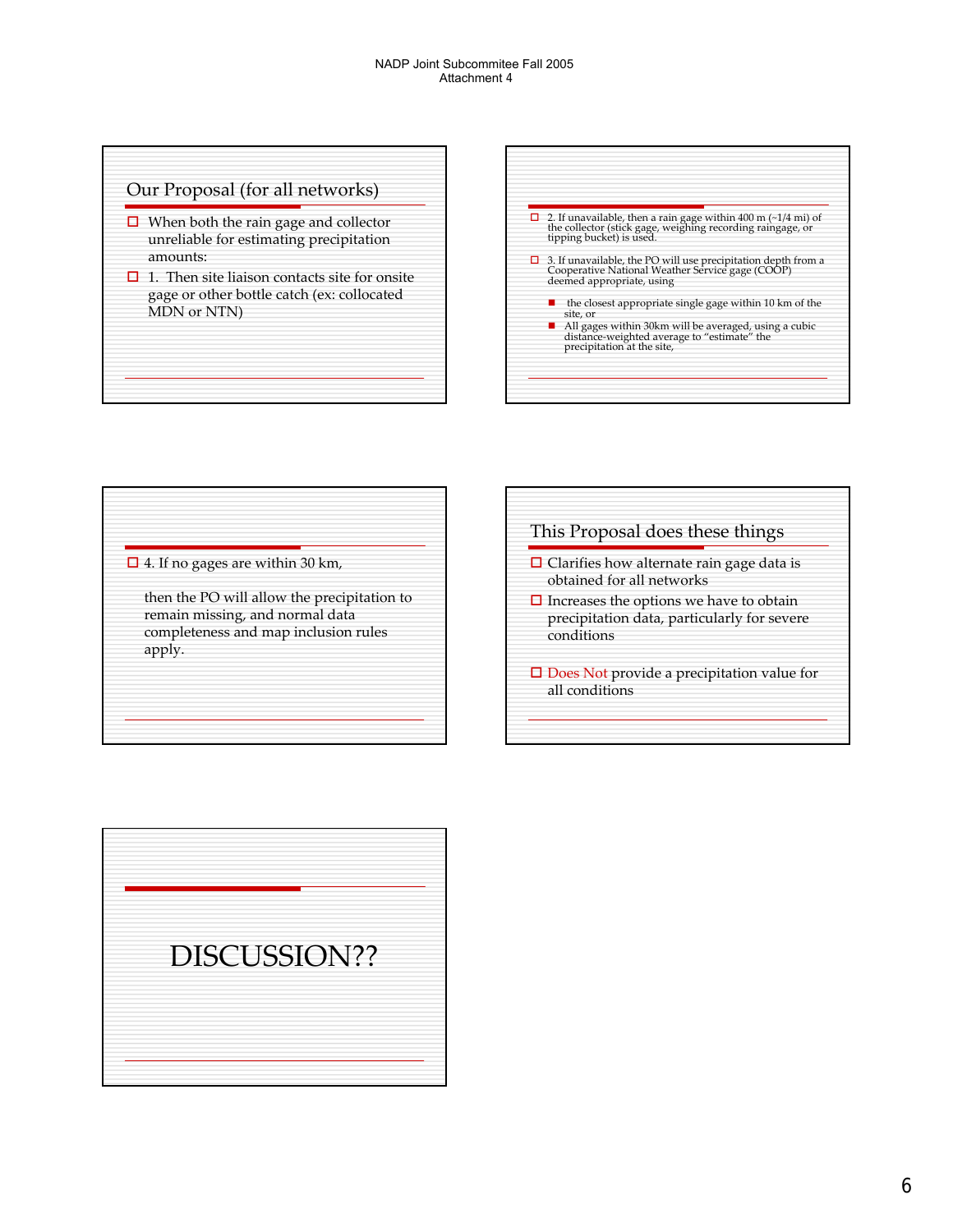



GOALS Ensure that data continue to meet the needs of the research community Provide benchmarks/indicators to maintain data quality

# QAAG Approach

Evaluate Data Quality Indicators (DQI)

- ¾Representativeness
- **>Uncertainty**
- **≻Completeness**
- ¾Sensitivity (Resolution)

# QAAG Approach

- ¾Use Data Quality Indicators (DQI) as warning signals ONLY.
- ¾Not meeting DQIs does not necessarily imply "bad data".

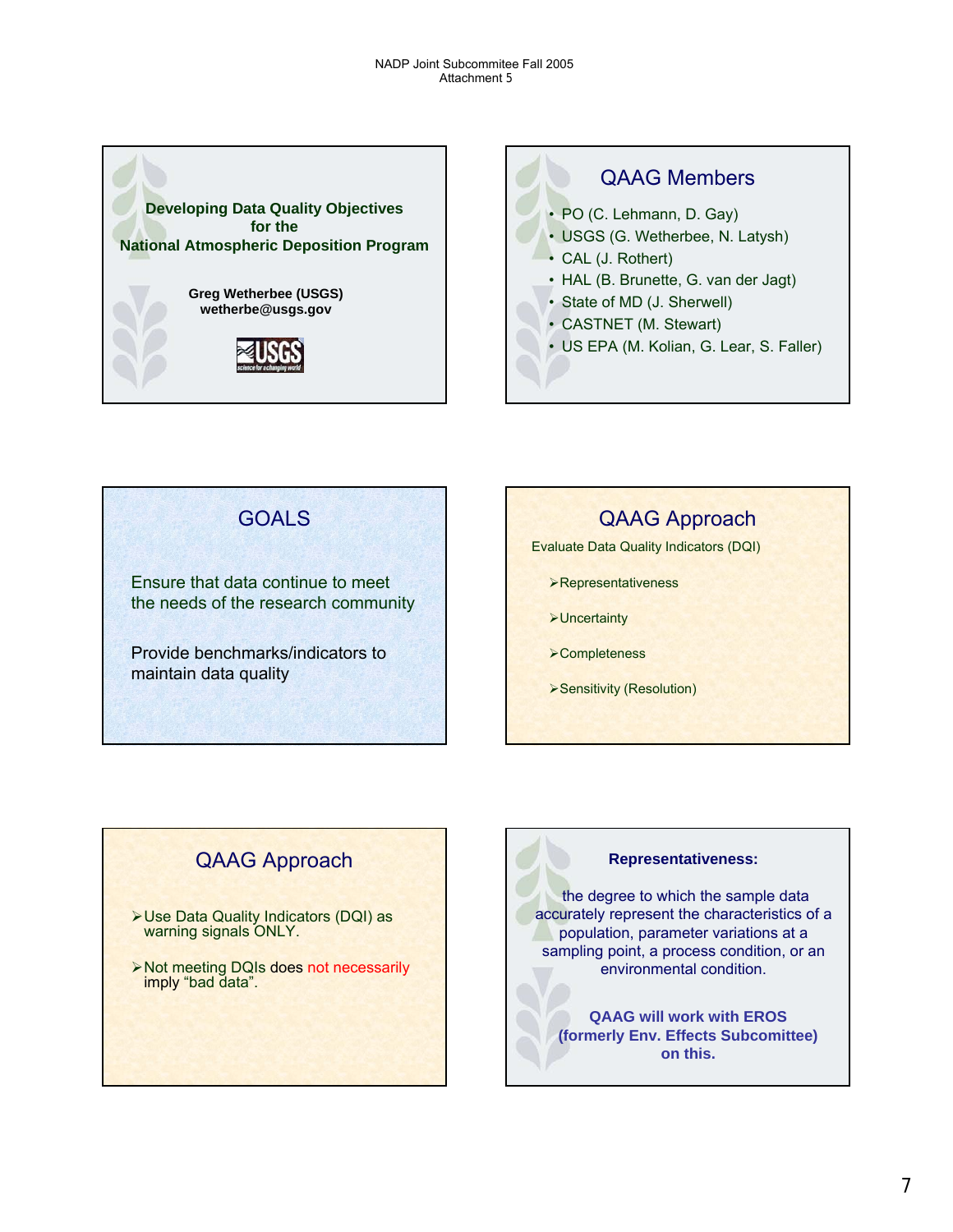

**Variability:** a measure of mutual disagreement among individual measurements, expressed generally in terms of the standard deviation.

**Bias:** the systematic or persistent distortion that causes errors in one direction (i.e., the expected sample measurement is consistently either higher or lower than the sample's true value).







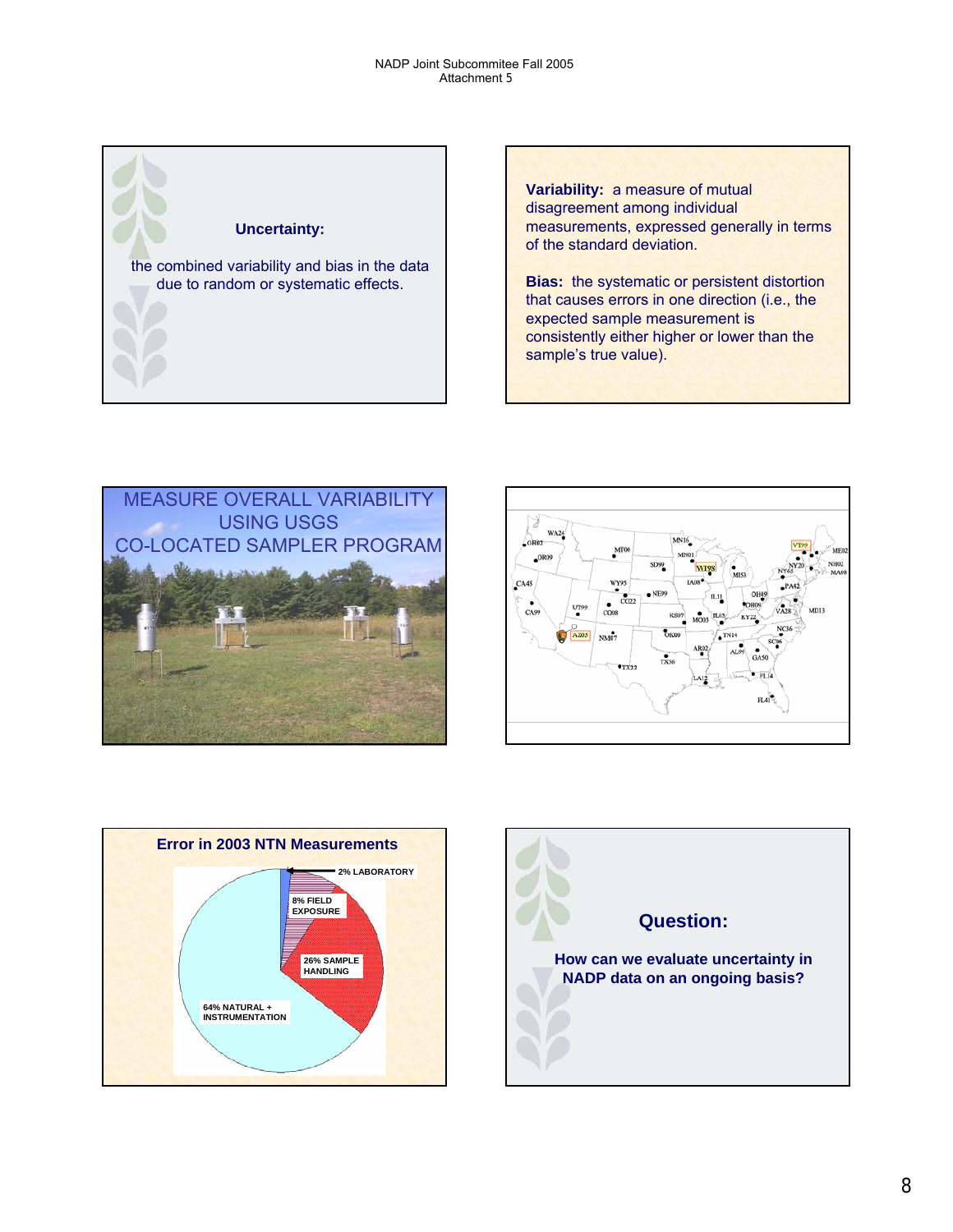



Completeness:

a measure of the amount of valid data obtained from a measurement system compared to the amount that was possible, provided SOPs are followed.



### Existing Completeness Criteria **3. VALID SAMPLES: VOLUME REPRESENTATIVENESS.** The volume represented by valid samples during the period must represent at least 75% of the precipitation reported. **4. COLLECTION EFFICIENCY.** The volume represented by all samples collected during the period must represent at least 75% of the total precipitation measured by the recording raingage.

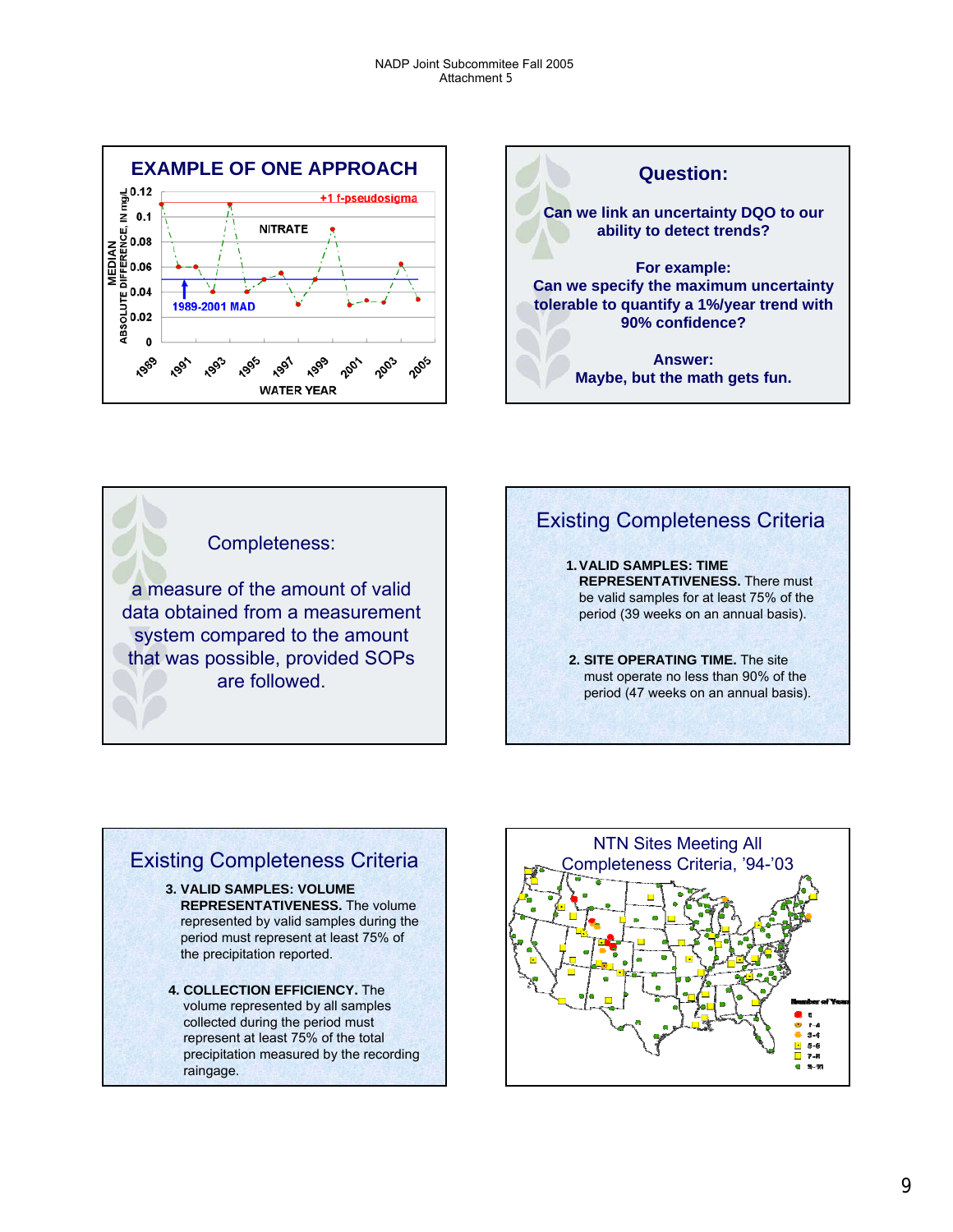









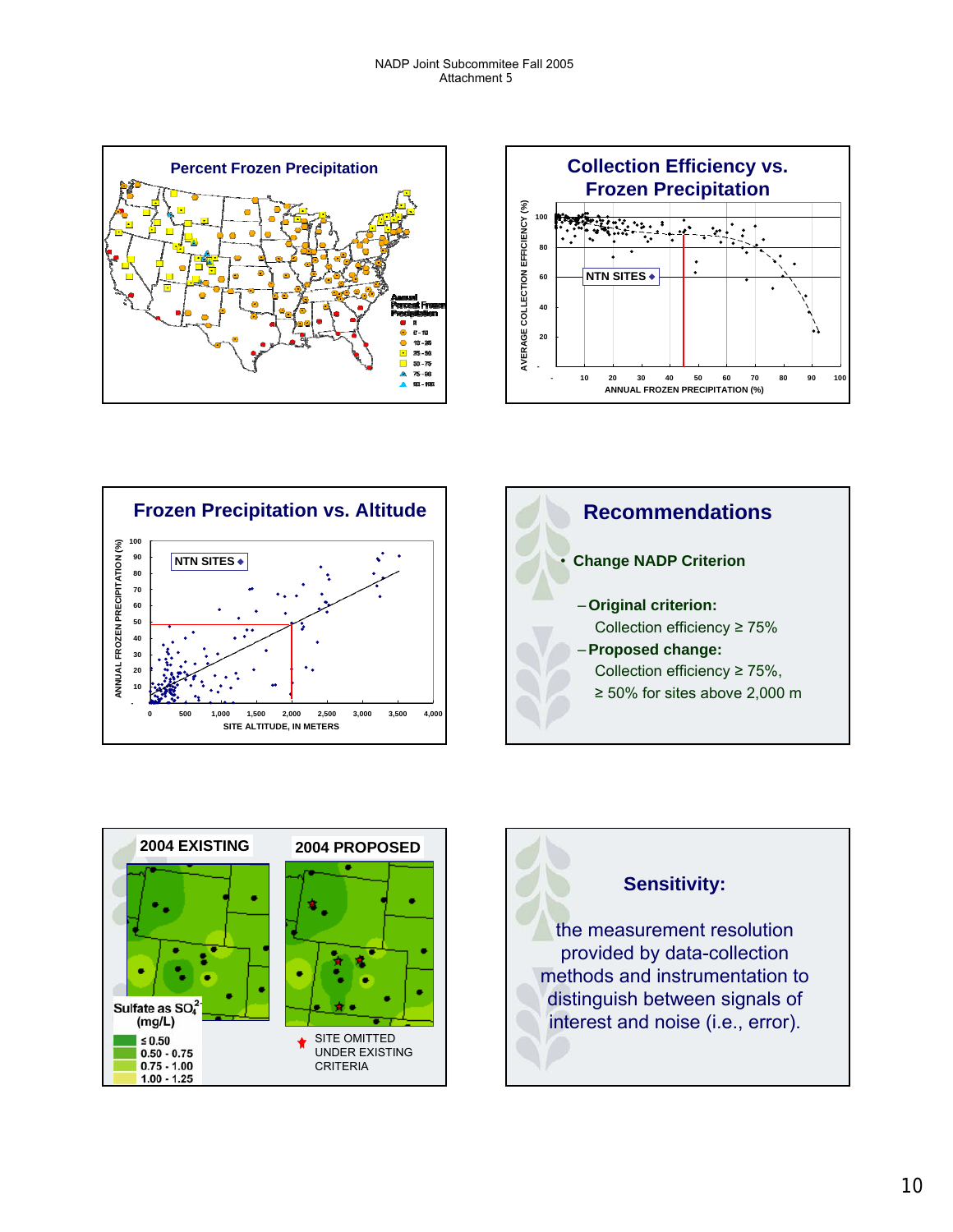## **Network Maximum Contamination Limits (NMCLs)**

- NMCLs based on USGS Field Audit and System Blank data (historically tied to laboratory det. limits)
- Statistical Confidence to distinguish between environmental signals and noise
- Proposed approach to set Network Detection Limits based on real data, independent of analytical capability







|                      | <b>Calcium</b> |                        |
|----------------------|----------------|------------------------|
| <b>3-Year Period</b> | <b>NMCL</b>    | NTN Ptile <sup>2</sup> |
| 1997-1999            | 0.055          | 27<br>$+2%$            |
| 1998-2000            | 0.056          | 25<br>$-1%$            |
| 1999-2001            | 0.056          | 24                     |
| 2000-2002            | 0.035          | +10%<br>14             |
| 2001-2003            | 0.030          | $-4%$<br>10            |
| 2002-2004            | 0.041          | 17<br>$+7%$            |

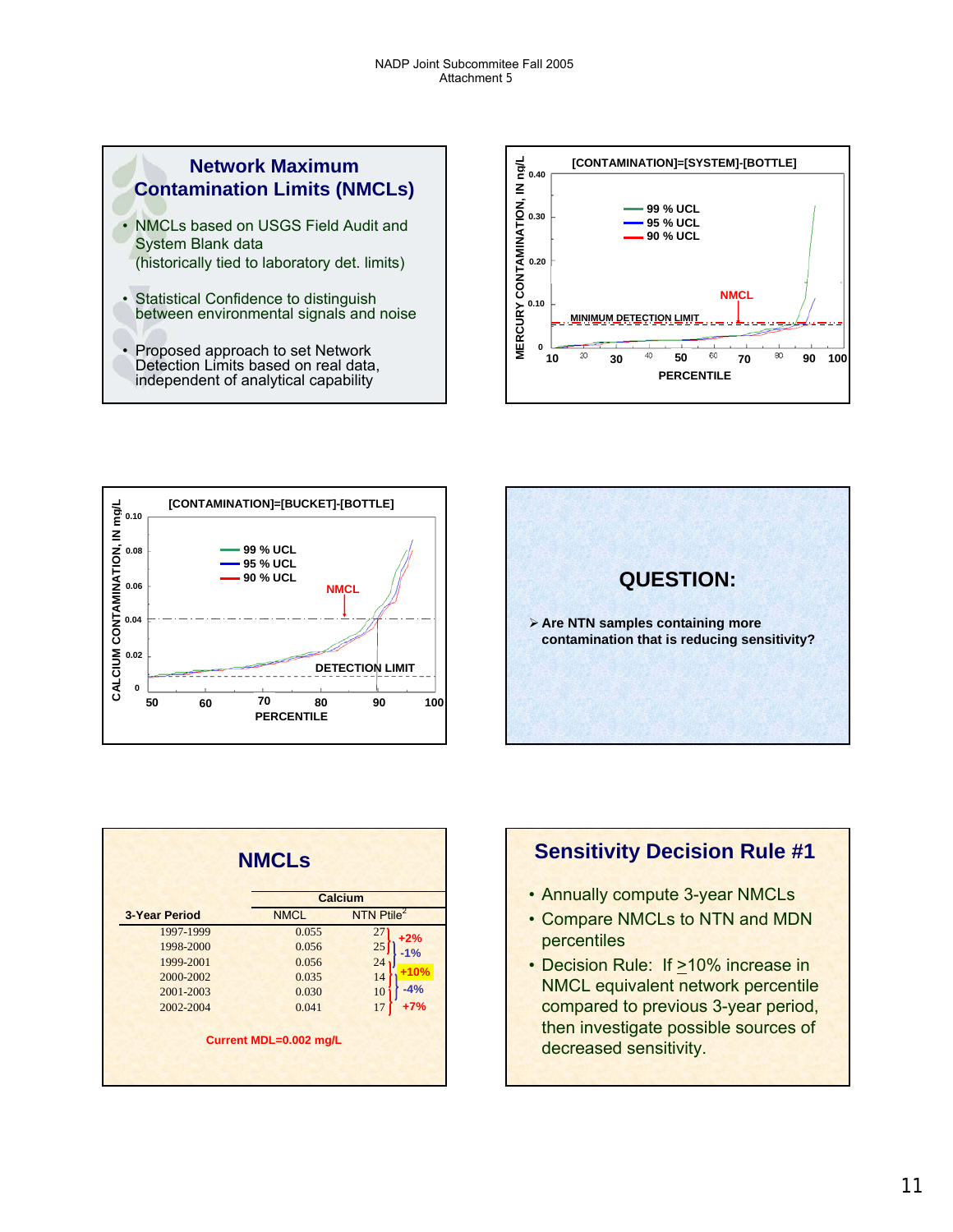|                      |             | Calcium                |
|----------------------|-------------|------------------------|
| <b>3-Year Period</b> | <b>NMCL</b> | NTN Ptile <sup>2</sup> |
| 1997-1999            | 0.055       | 27<br>$+2%$            |
| 1998-2000            | 0.056       | 25<br>$-1%$            |
| 1999-2001            | 0.056       | 24                     |
| 2000-2002            | 0.035       | $+10%$<br>14           |
| 2001-2003            | 0.030       | $-4%$<br>10            |
| 2002-2004            | 0.041       | $+7%$<br>17            |



# **Sensitivity Decision Rule # 2**

- Annually compare NMCLs to analytical MDLs
- If the NMCL is at least 2 times the ending year MDL, then the sensitivity of NADP analytical measurements shall be considered acceptable.
- Consistent with Oblinger-Childress and others (1999) who advocate reporting a Laboratory Reporting Limit (LRL), which is 2 times the MDL to avoid reporting false negative results.



# **THE PLAN**

- **1. DQO decision rules for all DQIs by end of November, 2005.**
- **2. Draft DQO document by January 1, 2006 for Joint Committee review.**
- **3. Seek approval for DQOs at spring 2006 meeting.**